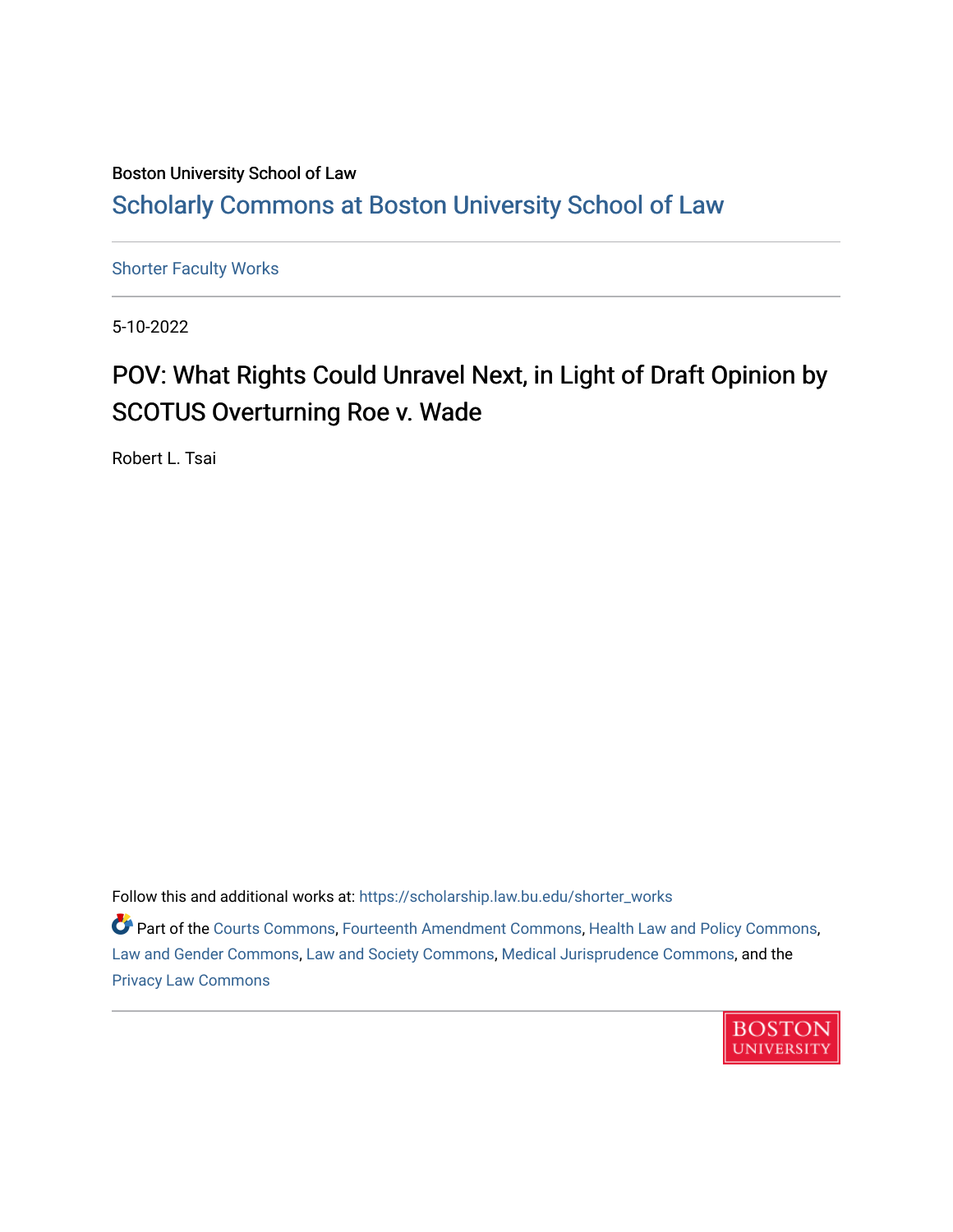

*Abortion rights protesters, dressed in costumes from* The Handmaid's Tale*, hold signs in front of the US Capitol Building during a demonstration in Washington, Sunday, May 8, 2022. Photo by Amanda Andrade-Rhoades/AP Images*

## **VOICES & OPINION POV: What Rights Could**

https://www.bu.edu/...overturned/?utm\_campaign=bu\_today&utm\_source=email\_20220511&utm\_medium=intrograph&utm\_content=opinion[5/11/2022 5:02:54 PM]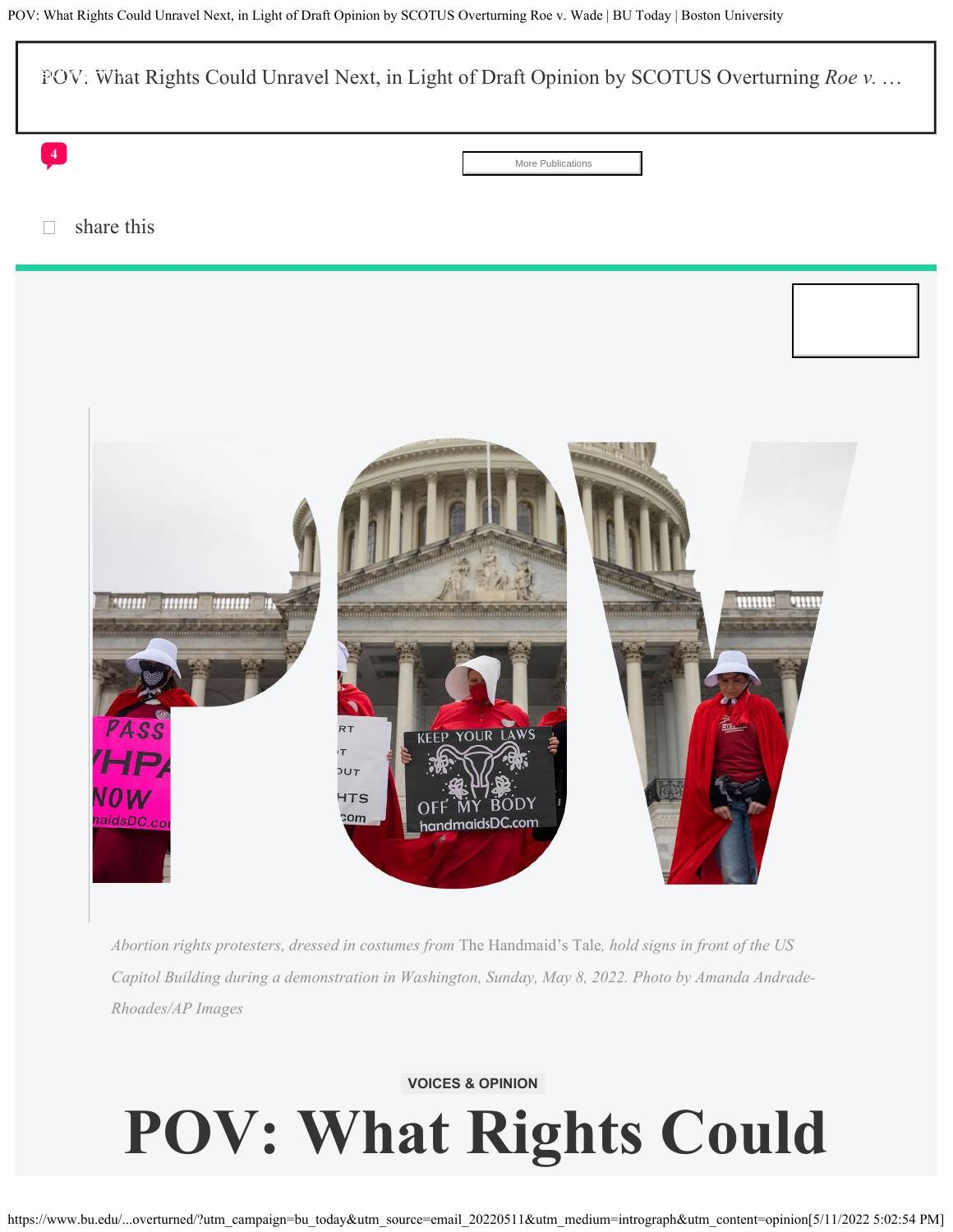# **Unravel Next, in Light of Draft Opinion by SCOTUS Overturning** *Roe v. Wade*

### **A close reading of the draft by Justice Alito suggests that other precedents could be vulnerable**

| May 10, 2022          |  |
|-----------------------|--|
| 4 Comments            |  |
| <b>By Robert Tsai</b> |  |
| <b>O SHARE THIS</b>   |  |

By now, Americans have learned of the disclosure of a [draft US](https://www.politico.com/news/2022/05/02/supreme-court-abortion-draft-opinion-00029473) [Supreme Court opinion](https://www.politico.com/news/2022/05/02/supreme-court-abortion-draft-opinion-00029473) by Justice Samuel Alito that erases *Roe v. Wade* and *Casey v. Planned Parenthood* from the court's jurisprudence—and with them, a pregnant person's constitutional right to reproductive autonomy. There are reports that Chief Justice John Roberts initially voted against overruling precedent, but wanted to find a way to uphold the Mississippi law at the heart of the case, which bans abortion after 15 weeks, and now plans to dissent.

Beyond what Alito's draft opinion in *[Dobbs v. Jackson Women's](https://www.scotusblog.com/case-files/cases/dobbs-v-jackson-womens-health-organization/) [Health Organization](https://www.scotusblog.com/case-files/cases/dobbs-v-jackson-womens-health-organization/)* portends for the future of abortion rights is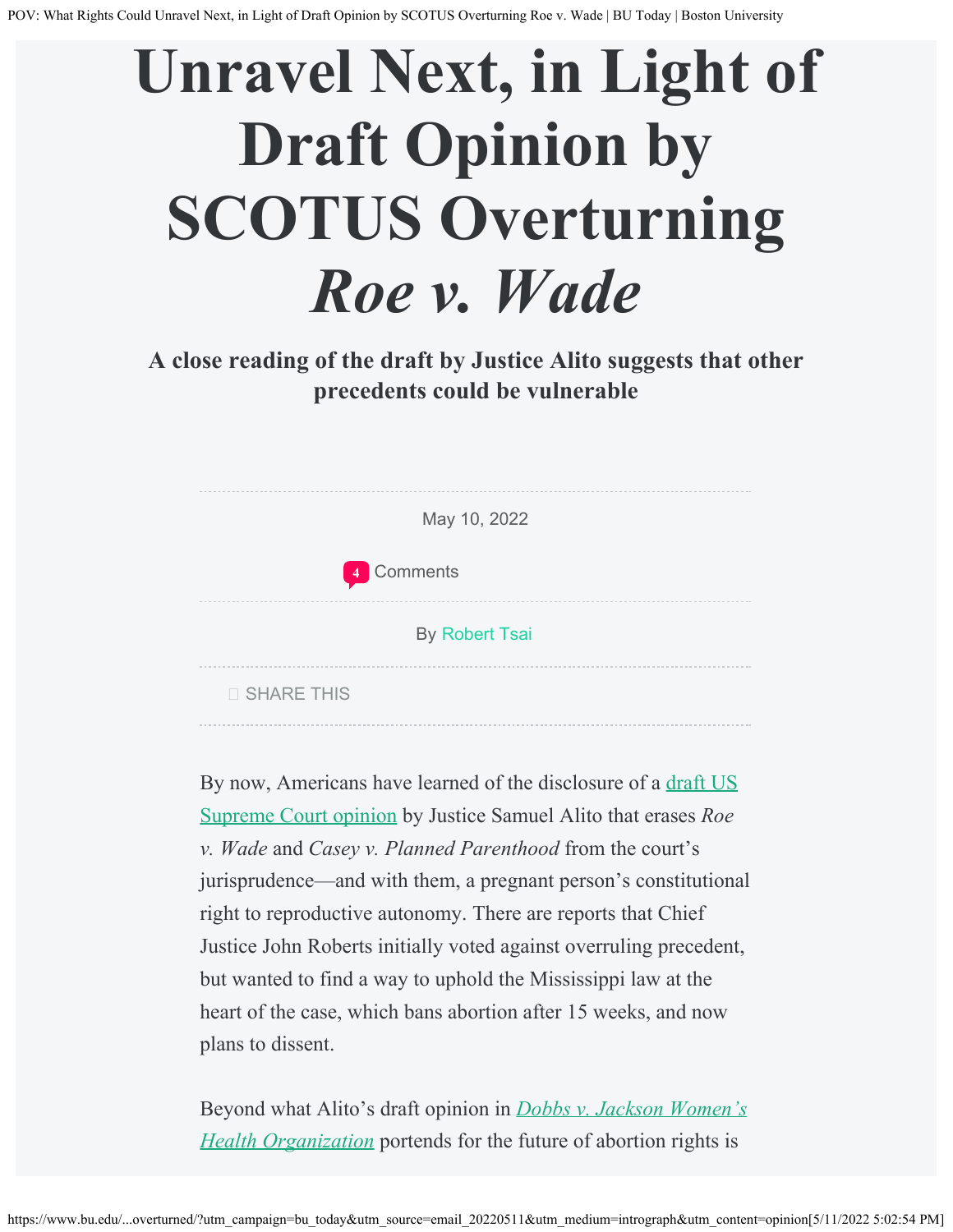the striking method of analysis he employs in the reported draft. Despite his many efforts to reassure that the opinion "does not undermine" other constitutional rights "in any way," it actually outlines a roadmap for the withdrawal of other cherished constitutional rights.

We should not take Alito at his word that the court might go no further after eliminating abortion rights, and a careful reading of his draft suggests a number of reasons to be concerned the current court could target other rights.

First, we should always take with a grain of salt what judges say in trying to contain what other judges might say in the future. Just as Alito and several other justices felt no need to stick with a precedent that has been on the books for nearly 50 years, there is nothing in the *Dobbs* draft that binds future justices according to the fine distinction Alito draws when he says that "what sharply distinguishes the abortion right from the rights recognized in the cases on which *Roe* and *Casey* rely" is "the critical moral question posed by abortion." Many other rights, too, pose difficult moral questions, such as a parent's right to educate a child, the proper place for religion in the public square, or the rights of sexual minorities.

Alito suggests that the fact that many Americans see abortion as the destruction of potential life marks the dividing line between the right to abortion and other rights—but it's not the only place where one might draw the line between morally fraught matters. Five justices could easily say later that other rights are morally difficult and should be returned entirely to the vagaries of legislative politics.

Second, Alito's method of analysis in *Dobbs* doesn't just overrule abortion precedent, it treats precedent generally as a paper barrier to a narrow reading of constitutional text and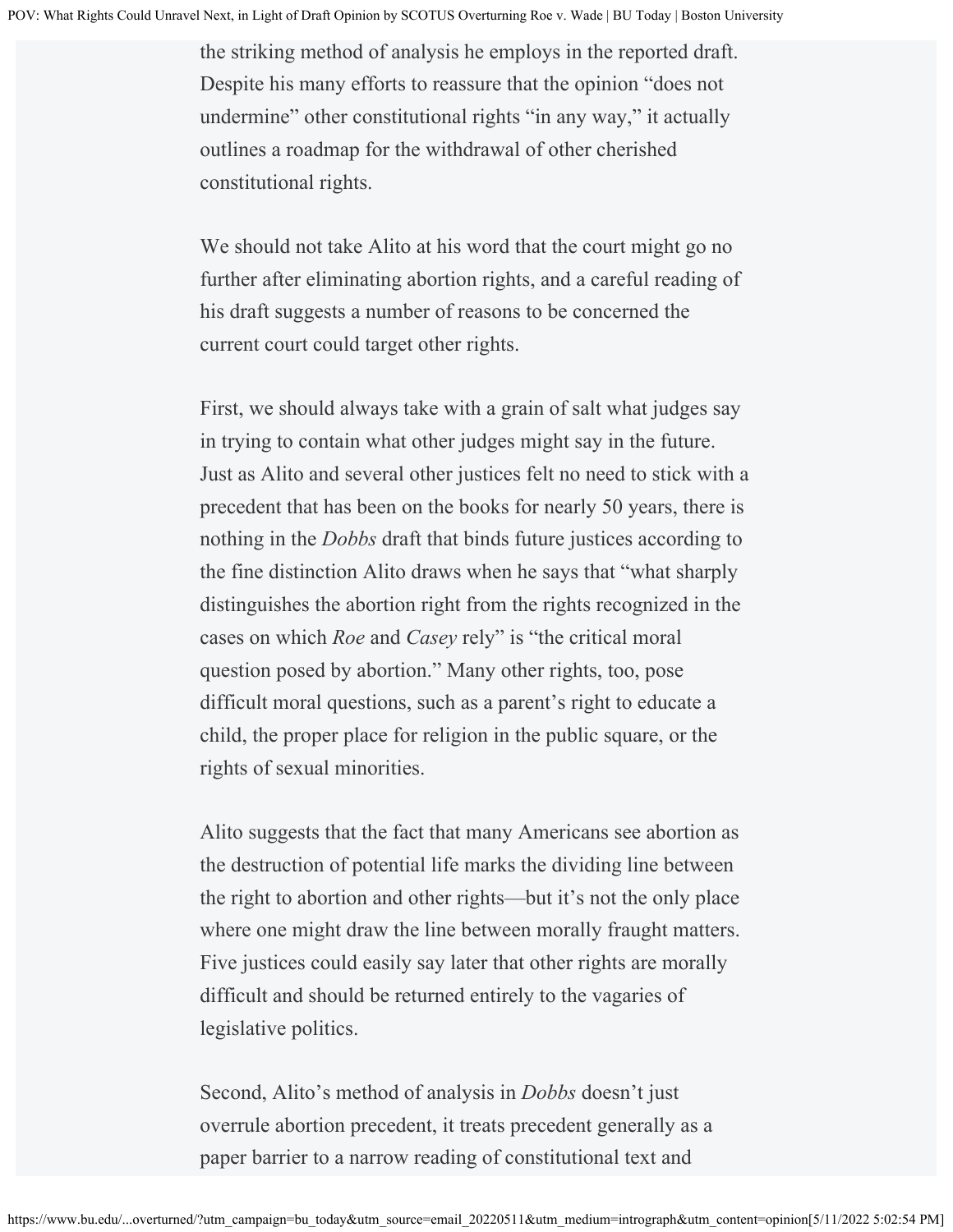tradition—something that can be swept aside whenever five justices believe that a past decision is wrongly decided. Alito spends time explaining why the *Casey* court erred by not overruling *Roe* (which he calls "egregiously wrong and deeply damaging") when it had the opportunity to do so back in 1992. Along the way, he maligns Justice Harry Blackmun, the author of *Roe*, and everyone who subsequently voted to uphold that precedent, for approving something "far outside the bounds of any reasonable interpretation" of the Constitution. (He also calls *Roe* an "abuse of judicial authority.")

Relatedly, the *Casey* plurality had concluded that it would affirm *Roe* in part because millions of Americans had since 1973 relied upon that precedent to order their lives. In his draft opinion in *Dobbs*, Alito merely shrugged at that key point and observed, "that form of reliance depends on an empirical question that is hard for anyone—and in particular, for a court—to assess." In other words, the fact that ordinary citizens have found a right to be valuable will not stop an emboldened conservative court in overruling precedent and erasing a constitutional right in the future.

Third, the actual methodology Alito employs to say that no constitutional right to reproductive autonomy exists would imperil other judicially recognized rights. He writes that "[t]he Constitution makes no reference to abortion," and then limits any rights not specifically mentioned in the Constitution to those "deeply rooted in this Nation's history and tradition."

Alito's text-narrowed-by-tradition approach—if applied consistently—would seem to eliminate other rights that aren't explicitly listed in the Bill of Rights, including the right to birth control and same-sex marriage. After all, neither marriage nor contraception is mentioned in the Constitution, and it's exceedingly unlikely that a legal test that hews so closely to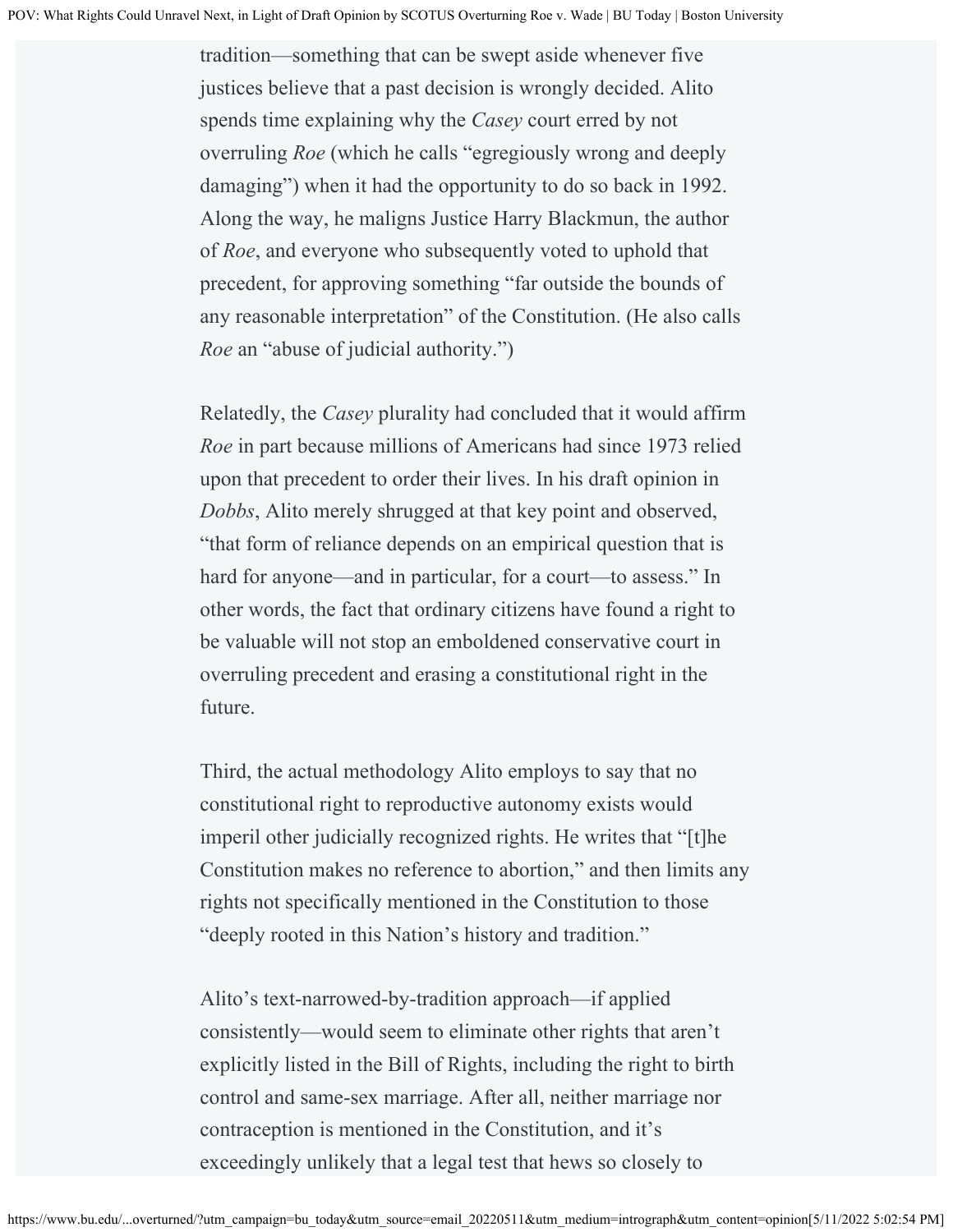tradition would yield the answer that birth control or same-sex marriage was deeply rooted by the time of the 14th Amendment's ratification in the late 19th century. This narrow method of understanding individual liberty authorizes a return to traditionalist, and perhaps even sectarian, modes of analysis—it all depends on how five justices understand our nation's sense of "ordered liberty." And laws once outlawed the use of birth control and same-sex marriage—Alito's justification for denying that the right to reproductive autonomy is deeply rooted in tradition.

It would also almost certainly spell the end to any approach that takes account of broader societal or legal developments when deciding what is "constitutional." Over the course of American history, mobilized citizens have achieved meaningful shifts in the meaning of "liberty" and "equality"—an important source of adaptations in our legal order, particularly when it is so hard to formally amend the Constitution. The court has, in the past, taken these shifts into account: one example of this type of textand-principle approach can be found in decisions authored by Justice Anthony Kennedy, who had explicitly incorporated legal and political developments in *Lawrence v. Texas* and *Obergefell v. Hodges* when he determined the scope of the 14th Amendment. But Alito's draft would slam the door on that sort of rights jurisprudence.

To the contrary, he deems any approach to interpret the Constitution as a living document "controversial," even after all these years. Indeed, Alito's draft takes potshots at a variety of rulings in which other rights were vindicated. It's telling that Alito calls *Roe*'s invocation of a right to privacy "remarkably loose in its treatment of the constitutional text" and "unfocused analysis." But *Roe* largely relied on *Griswold v. Connecticut*, which established a right to privacy to use contraception by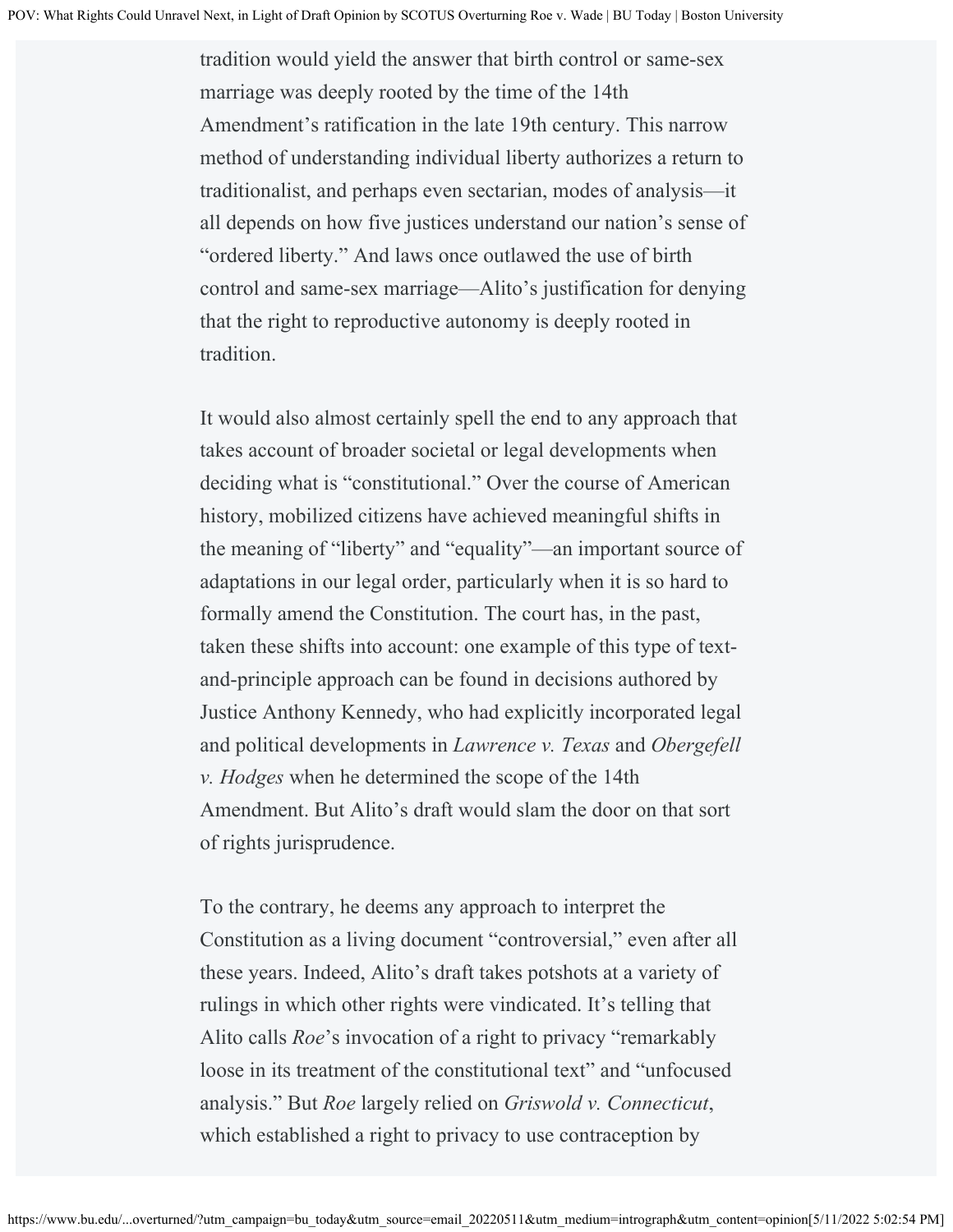drawing together different provisions and cases that, in one form or another, protected some sphere of privacy or liberty. The same accusation Alito levels against *Roe* can also be made about *Griswold*, and nothing Alito says in *Dobbs* limits his hostility to this kind of structural analysis to abortion.

At a later point in the draft, Alito pokes fun at Kennedy's language in *Casey* and *Lawrence*, which established a right to sexual intimacy regardless of one's sexual orientation. "While individuals are certainly free to think and to say what they wish about 'existence,' 'meaning,' the 'universe,' and 'the mystery of human life,' they are not always free to act in accordance with those thoughts." But this is more than just a gratuitous effort to ridicule; Alito is not so subtly denying legitimacy to decisions that encompass a progressive conception of liberty. Kennedy had grounded *Casey*, *Lawrence*, and *Obergefell* (establishing a right to same-sex marriage) on such a reading of the 14th Amendment. Alito's approach can be used to unwind these decisions too.

Of course, there's much that could still change before the Supreme Court issues an official decision in *Dobbs*, replete with any concurring and dissenting opinions. Votes could still change, and there are often some modifications to an opinion as it is circulated and discussed by the justices, so some of this language could still be softened or eliminated. But if most of Alito's draft remains intact, Americans should be prepared not just to see *Roe v. Wade* obliterated, but to also see other constitutional rights put up for grabs. Once rights are rolled back, as Alito's opinion upholding Mississippi's law reminds us, the state needs only to assert moral reasons to criminalize behavior it wishes to discourage. Eliminating a landmark decision is like cutting a hole in a tapestry, and we don't know yet how much of constitutional law will unravel.

If there is one precedent that Alito's opinion respects, and indeed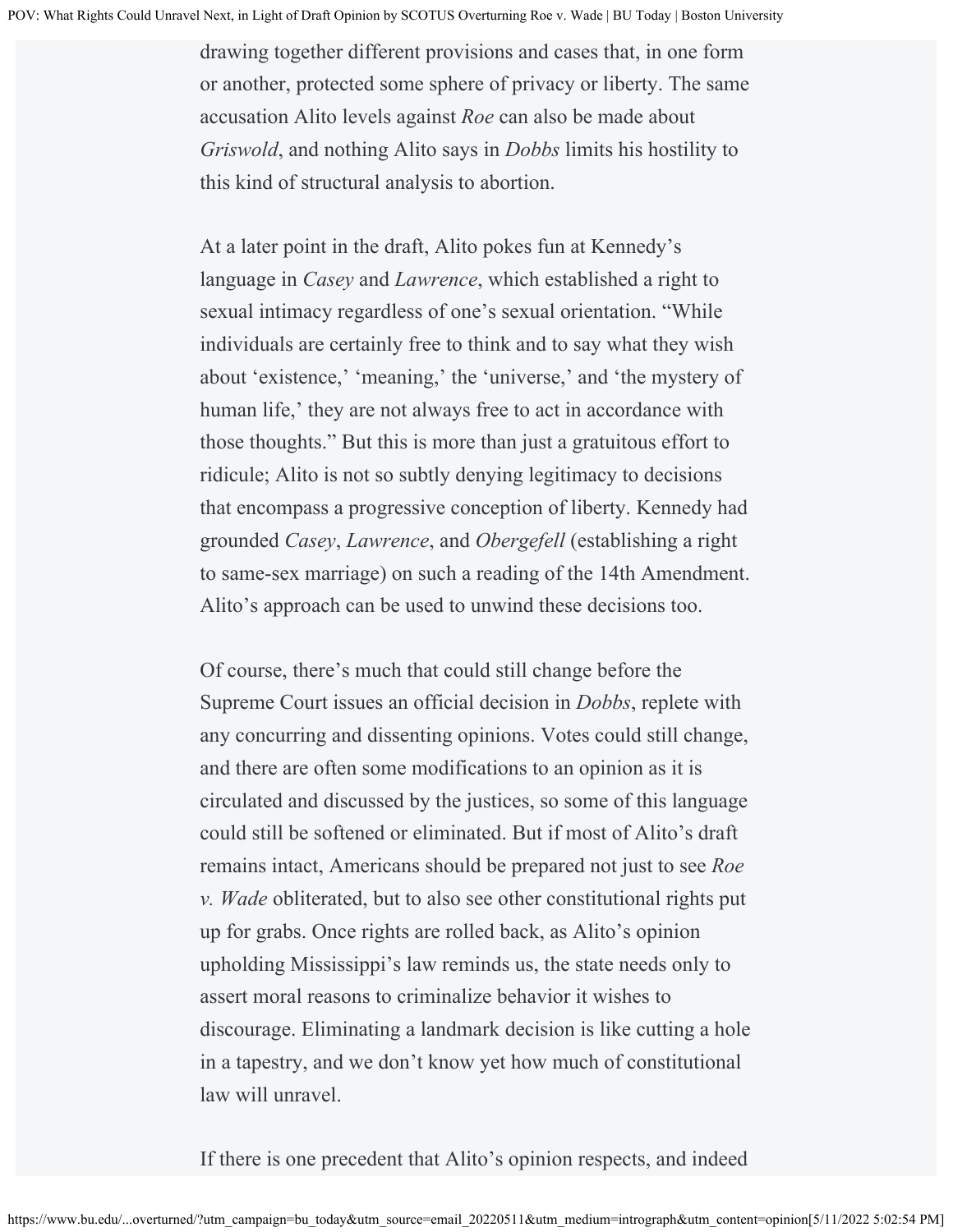doubles down on, it is the 1997 decision authored by former Chief Justice William Rehnquist: *Washington v. Glucksberg*. There, the court used the text-and-tradition approach to reject a constitutional right to die. The fact that the Constitution did not spell out such a right clearly, coupled with the existence of laws on the books banning suicide, was enough to stop an individual's assertion of a right to assisted suicide in its tracks. Alito's draft *Dobbs* opinion repeatedly invokes *Glucksberg*, reviving a methodology that puts much of individual rights analysis at the mercy of the state by making whether a right exists largely coterminous with past exercises of state power.

Again, the fact that states once criminalized a sphere of activity seemingly ends the analysis before it begins. What 19th-century Americans reasonably believed "liberty" or "equality" meant (an approach that might involve resorting to original public meaning), or what citizens believe such terms mean today (a pure textual approach or living constitutional approach), would be wholly irrelevant to what federal judges may decide.

Alito's reliance on *Glucksberg* is noteworthy for another reason. The only justice remaining in the 5-4 majority that issued that decision still on the court is Justice Clarence Thomas. As the most senior member of the apparent majority in *Dobbs*, Thomas would have the power to assign someone to write *Dobbs*. Giving it to Alito to deal the final blow to *Roe*, rather than another colleague, would not just raise the odds that their coalition doesn't fall apart, but also ensure that the opinion would adopt the methodology most hostile to modern rights jurisprudence and give the court the most leeway to roll back other rights we have come to rely on.

*[Robert Tsai](https://www.bu.edu/law/profile/robert-l-tsai/) is a School of Law professor of law and a Law Alumni Scholar; he can be reached at [rltsai@bu.edu](mailto:rltsai@bu.edu).*